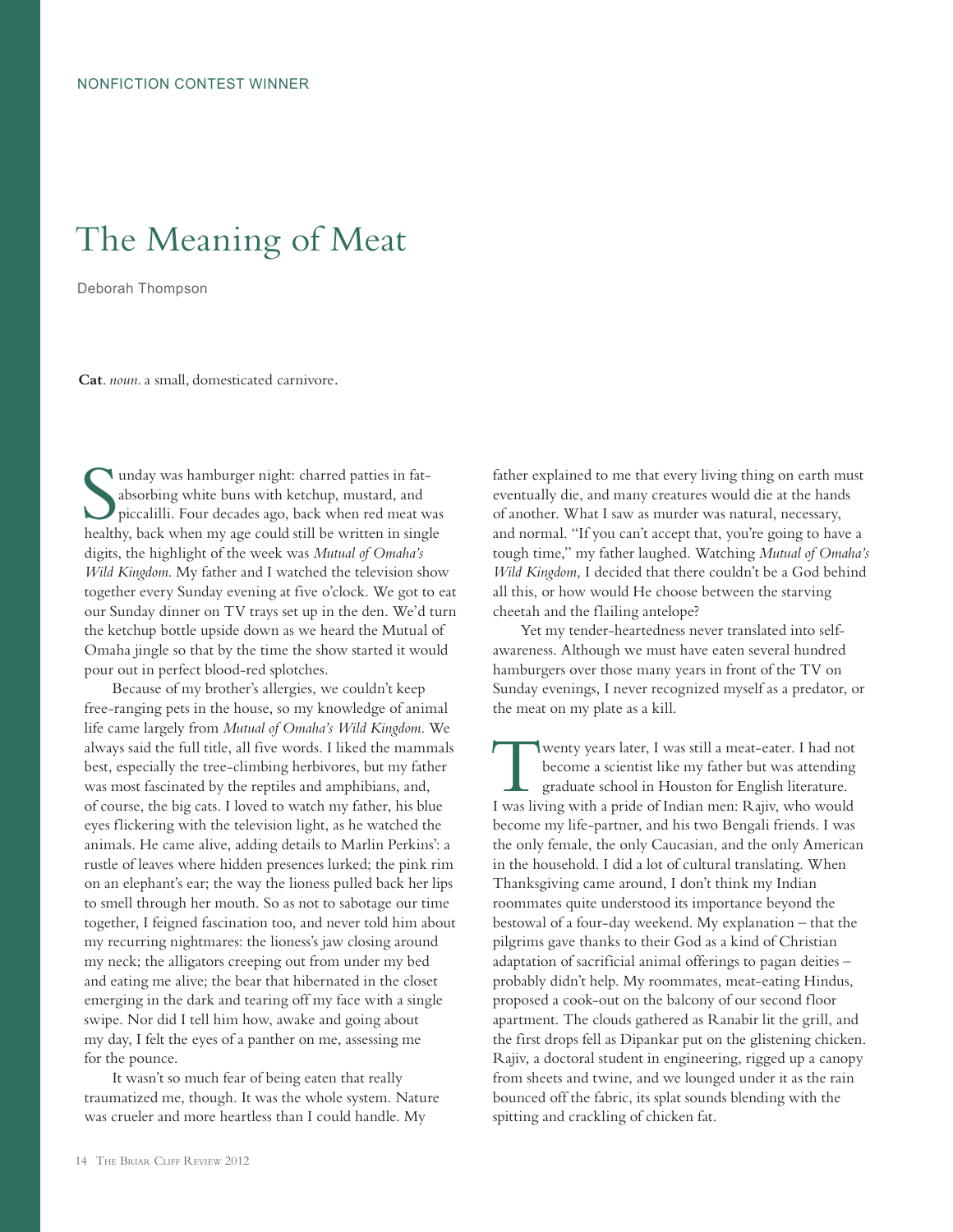The little gray cat must have smelled the charring flesh too, and must have been near starvation to brave the balcony stairs and the presence of humans. Scrawny and semi-feral, she bore deep green eyes that dominated her silvery face. She scattered at our every move but kept returning. We modulated our movements to tai chi slowness, encouraged her with falsetto coos, and gave her the first breast, cut into chunks and offered on a paper plate. She snatched a bit and darted away, but the taste of meat in her mouth emboldened her, and she returned to devour it, watching us with wide and wary eyes.

Over the next few days she reappeared and was given tuna fish. I bought some cans of cat food, which she took in a bowl out on the porch. One cold night she ventured into the house and slept behind the sofa. We'd been calling her Kitty for weeks before we realized that she was our cat now, and the name stuck. When Ranu and Dipu moved out, Rajiv and I set up a blanket and litter box for her in the extra bedroom.

Then Kitty began leaving us "presents" – mostly mice and birds – ripped open but barely eaten, laid out on our welcome mat. She seemed appalled at our responses to those gifts, my shrieks and Rajiv's hasty disposal of them, and I felt her haughty condescension at our inability to appreciate the importance of the kill. For my part, I had trouble reconciling this beautiful, silvery cat who nestled in Rajiv's crotch while he worked at the computer with the heartless psychopath who killed not for sustenance, but for sport – for the *joy* of it. "The opposite of a psychopath is an empath," Rajiv laughed, his sharp Adam's apple bobbing. "And both are pathological." Then he added, as my father had years earlier, "If you're this tender-hearted, how are you ever going to survive?"

Kitty's impulse was as old as the domestication of cats. The first wildcat may have ventured into human presence in the Near East's Fertile Crescent around 10,000 years ago, when nomadic tribes began to exchange a hunter-gatherer lifestyle for one of agriculture, and their diet changed from primarily meat-based to primarily grain-based. Not half a step behind the shift to grain production and storage was an influx of opportunistic rodents, and, just behind them, predatory wildcats. As carnivores, cats didn't eat the rye, wheat, oats, or barley, but homed in on the scuttling meat that these grains attracted. Cats were domesticated – or domesticated themselves – as hunters and meat-eaters. That was their niche, their job, and their identity. Nothing could be more natural.

From these early wildcats arose our housecat. A recent excavation in Cyprus, dated at 9,500 years ago, revealed the body of a young cat buried with a human. Human lives – and deaths – have been intimately bound together with those of cats for at least as long as these two skeletons lay wrapped around each other.

In ancient Egyptian culture and elsewhere, cats rose to demi-god status, so important were they to the economy.

Taken aboard ships to quell the rodent population, domestic cats quickly spread throughout the Roman Empire and beyond. Ironically, it was cats' carnivorousness that enabled humans to eat a grain-based diet, which in turn helped humans to spread their dominion across the earth.

At times, the cat's importance to agriculture was recognized, and the cat was revered, idolized, even deified. Mohammed's adoration of his cat is legendary, and the Norse goddess of fertility, Freyja, was frequently depicted in a chariot drawn by cats. By the time Christianity spread throughout Europe and beyond, cats had a cult-like status and were pagan symbols of fertility and plentitude. This cat-worship threatened the new regime, which began to associate cats with both paganism and the devil. They became witches' familiars, harbingers of bad luck, even succubae who stole good Christians' souls. Such medieval superstitions led to massive cat-killings. Scholars today believe that the Black Plague of the mid-14th century reached the epidemic proportions that it did because mass cat-killings had allowed the rat population to flourish.

I ike those cats among the ancient Egyptians, Kitty<br>domesticated herself into the lives of Rajiv and me<br>For years, it was the three of us. Even though she<br>only gight pounds at her hequiest. Kitty seemed to fill the domesticated herself into the lives of Rajiv and me. For years, it was the three of us. Even though she was only eight pounds at her heaviest, Kitty seemed to fill the household. She held her own as a family member, and more than earned her keep as a mouser.

If we'd never rented that video on cats from the library, we would even have thought she loved us. Her head-butts and cheek-rubbings expressed affection, we thought – until we learned that she was rubbing her scent glands onto us to mark us as her property. (Or maybe that's what love *is*.) Except for the deception of size, cats' bodies are remarkably similar in form and function to the massive felines of the jungles and forests. Natural contradictions, housecats are domesticated carnivores. Kitty's paws, usually so soft, could become instant switchblades if she unleashed her retracted claws. Her fang teeth were perfectly positioned to break the spine of her prey, while her smaller front teeth excelled at the delicate work of stripping fur and feathers.

Kitty purred in Rajiv's lap as we watched the video with increasing dismay. "She's a killing machine," Rajiv said. I thought I detected, amidst the horror in his voice, just a touch of awe.

The triglycerides in a meat-based diet are rich in saturated fats, which are known to accumulate in arteries, molecule by molecule, year by year, until one day an artery becomes completely blocked.

When my father died of a stroke, in 1995, my mother gave him an unsentimental Jewish funeral, which he would have wanted, but which left me, still in shock's sedation,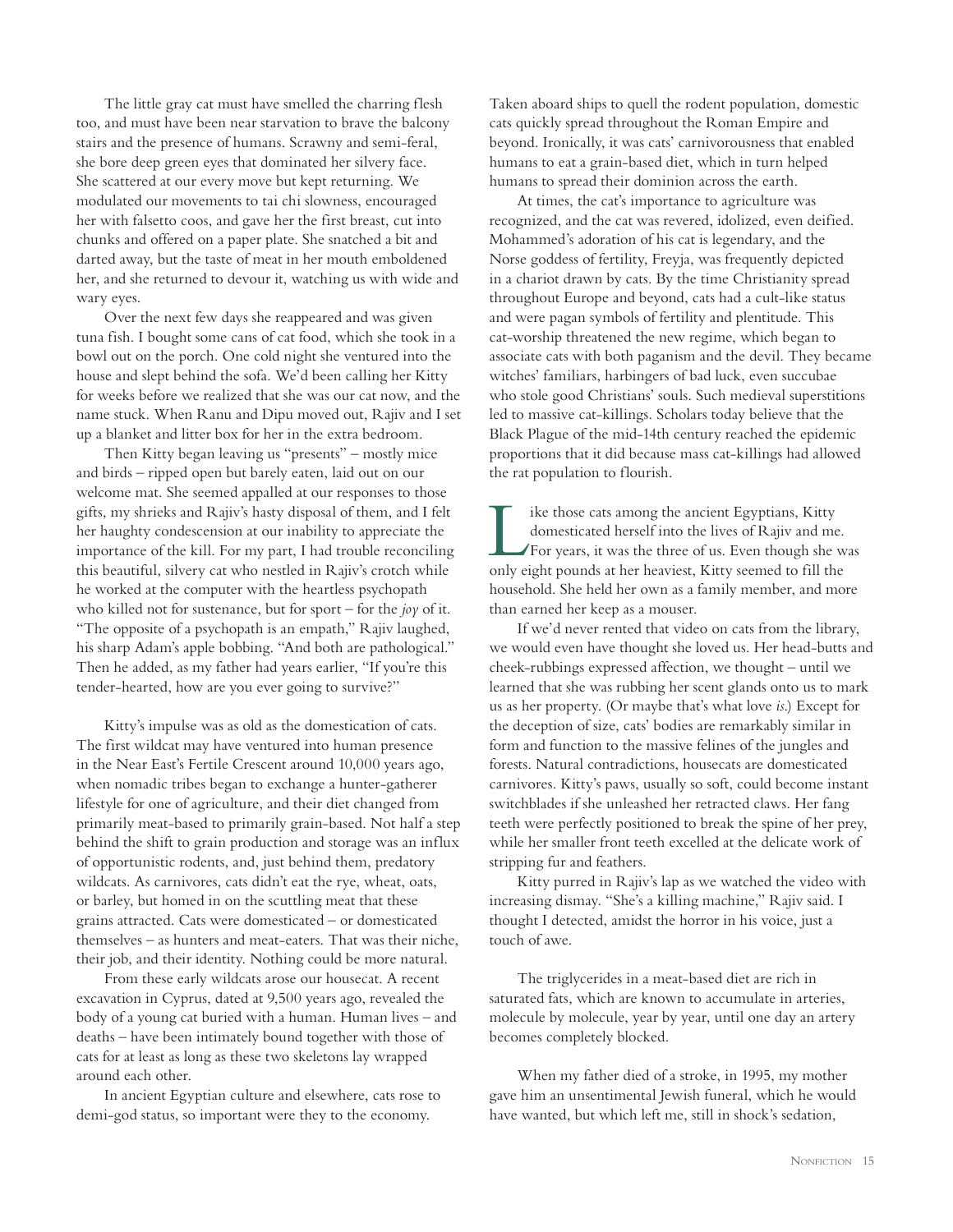unmoved. The stone cemetery marker, already in place and engraved, seemed eternal, its precisely etched birth and death dates making his end seem pre-determined. The solidity of that headstone, the right angles of the thick pine coffin: I couldn't reconcile them with my urgent sense of fragility, of injustice, of downright incredulity.

After the short ceremony and the Kaddish, after we each dropped a handful of dirt into the grave, I lingered to watch the workers' more efficient shoveling until Rajiv led me out of the cemetery grounds. Once past the gates, he confessed that all those rotting, insect-preyed bodies underground made him queasy. Raised with cremation, he found our Western attachment to the body alien and a bit barbaric. Numbly, I promised to cremate him, and made him do the same for me if I went first. But nothing really registered. Our deaths were as unreal as my father's.

It wasn't until we rounded the corner past the cemetery gates, and I felt the shadow of a brush at my ankles, that my face twitched. When I bent down to pet the mewing cat, my mask melted. The cat mewed and mewed, trebling my wails.

"Maybe the cat is a sign," Rajiv said. "Maybe it's trying to tell us something."

I wanted him to be right. But my father, a scientist through and through, wouldn't give me a sign; he taught me not to believe in signs, or in an afterlife, or even in souls separable from bodies. Every living thing dies, and all you can do is accept it. Or struggle.

ver the years, as Rajiv and I pursued our careers he an environmental engineering professor, I an English professor – we moved Kitty from place to place, finally landing in Colorado. Once settled and with a backyard, we began accumulating additional animals, including two more cats and three dogs. But, aside from the unresponsive hamsters and gerbils I kept as a child, Kitty would always be my first. Her presence in our lives was almost as old as our love for each other, and equally as abiding, reliable, and at times ferocious.

A bit of the feral always remained in Kitty. We could be petting her for a good ten minutes, her eyes closed and motor running, when, suddenly deciding she'd had enough, she'd hiss and scratch at us until we recoiled. "That's our Kitty," Rajiv would laugh, and try to scratch her between the ears, provoking another swipe.

As the three of us rounded the corner of middle age, Kitty's carnal gifts slowed and then stopped. She spent more time in the house, curled up in our garage-sale pappasan. She became, at last, a pet.

Pets are supposed to die before their owners. Rajiv's diagnosis of Stage IV (metastatic, terminal) colon cancer at age 37 made no sense. It ruptured reality. Time froze in that waiting room in the hospital basement with nothing to read but *Field & Stream*: Rajiv emerging with a "thumbs down," the doctor following with the glossy photo of the anemonelike tumor among sea-form polyps. My legs trembling. Rajiv helping me off the floor. A part of me remains there.

Then time raced. It all went so quickly: our first twelve years together, the diagnosis, the eleven months of chemo and radiation and palliative surgeries, the liver failure, the dying, the death in the middle of the night, the disappearance of Rajiv's body into the funeral home's oversized station wagon, the cremation.

 Kitty had continued to sleep on Rajiv's stomach until his swollen liver couldn't bear her weight on his ribcage anymore.

I've tried to resist superstition and magical thinking in my attempts to make sense of Rajiv's impossible death. Rajiv, too, was a scientist. But everything around me seemed to be a sign.

Two mornings after he died, when I was still in shock's cocoon of unreality, I left to make arrangements at the funeral home. I got as far as the garage and screamed. On top of Rajiv's car was some sort of bloody atrocity, which, as I stepped closer, resolved itself into an eviscerated squirrel. I gagged, then sobbed. Surely this was Kitty's doing. What was she thinking?

Then I realized that I had to dispose of the body, which was supposed to be Rajiv's job, which triggered a fresh wave of sobs, which mercifully blurred my vision of the carcass. This would be my first body – to be quickly followed, I realized ironically, by Rajiv's – that I would have to dispose of myself. I pulled myself together enough to prepare a black plastic garbage bag, the heavy-duty kind for garden work, took a deep breath, and climbed onto the hood of the car.

The squirrel, its tiny mouth open as if gasping, was arranged in a cross, belly-up to display Kitty's perfect visceral extraction. The sacrificial pose was too symmetrical to be arbitrary. This body was carefully arranged. I couldn't look to see how much of the guts were left, but the rest of the body was still intact. The placement of this offering, unlike previous ones, was deliberate, intentional even. I tried to picture Kitty pulling the heavy squirrel carcass, gripped between her teeth, up onto the car's hood, then higher up to its top, and then arranging it precisely.

As I eased the stiff carcass into its body-bag, I chanted, "I'm sorry, squirrel. I'm so sorry. It's not fair. It's not okay. It's not acceptable. It's just not." I knew the squirrel couldn't hear me – that it was well into rigor mortis, and that anyway it was a squirrel – but this needless, merciless, senseless death demanded an apology. At the same time, I couldn't help being a little in awe of Kitty's act, couldn't resist seeing it as a crude sacrifice and primal mourning ritual.

Among humans, death seems to demand a sacrifice. Ensconced in grief, I became fascinated with the mourning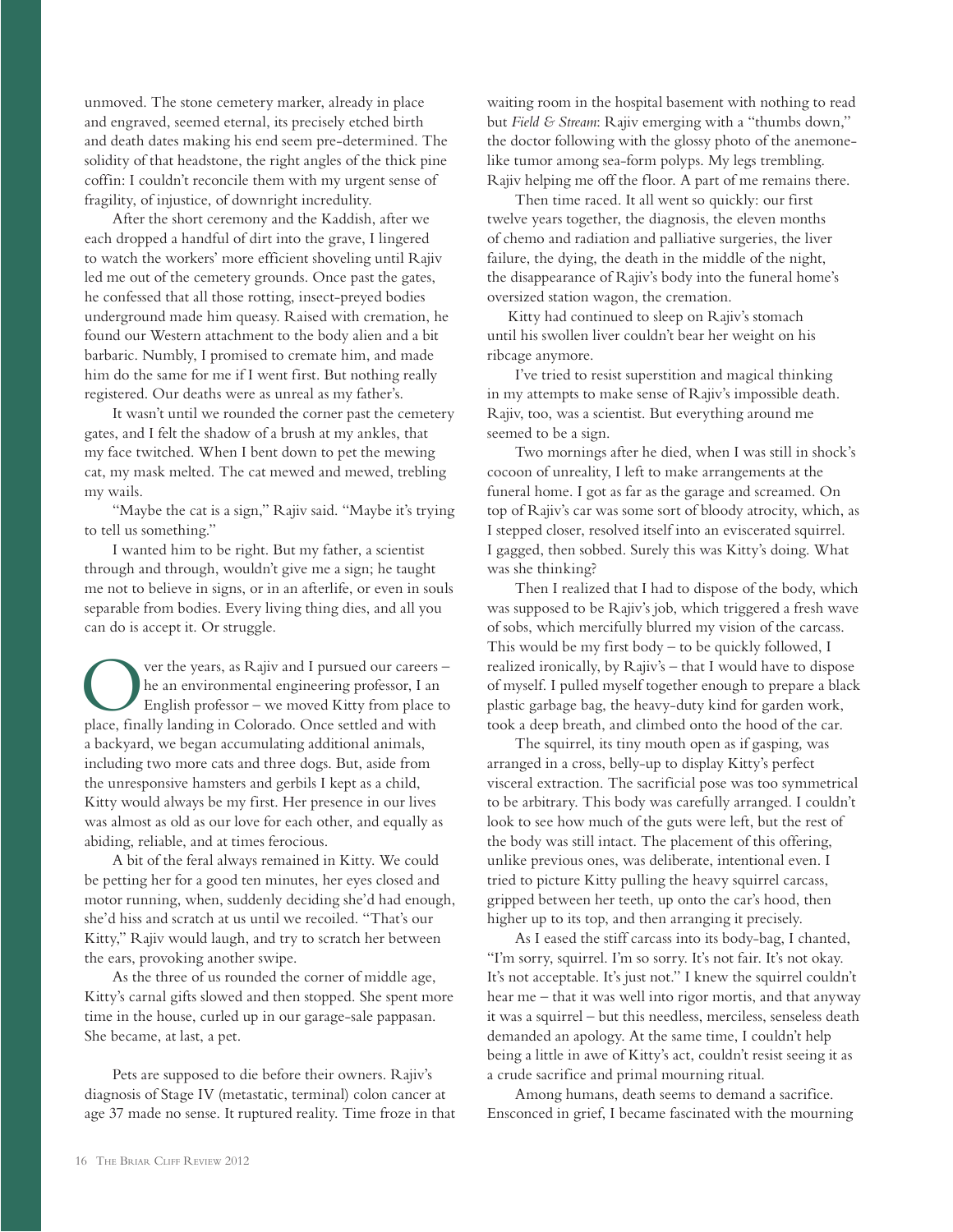practices of different cultures. Sacrifice, I found, is a way of "making sacred." The transformation of flesh into smoke and ashes symbolizes the movement of physical being to spirit. It was also, for pre-modern societies, a way to keep the dead body from attracting predators. But sometimes it was not only the person being mourned who was burned. Many traditions have killed and burned other animals, even human animals, in the mourning ceremony. Famously, after Achilles' beloved Patroclus was killed in combat in the Trojan War, as Homer recounts it in his *Iliad*, Achilles went on an orgy of sacrifice, adding horses, dogs, and twelve Trojan captives to Patroclus' funeral pyre.

The eating of the bodies burned, particularly in animal sacrifice, is a central part of many ritual sacrifices – so much so that one anthropological theory has animal sacrifice arising from guilt over meat-eating. The animal killed and consumed was, at the same time, thanked and mourned. Ancient Greek civilizations, for example, seem to have had deep, irreconcilable

ambivalences over the killing of other animals, over making others die so that they may live. Ritual sacrifice was a kind of "compromise formation" to reconcile butchery with that nebulous entity called guilt, or conscience, or the gods.

Humans are said to be the only animals who perform rituals and sacrifices. But Kitty's offering makes me wonder.

Sacrifice is not an option for me. I have no gods to thank for my meat, but only guilt and excessive empathy, which can never be appeased.

After Rajiv's death, I started taking vegetarianism seriously. I'd been leaning towards it for a long time. Guilt over the treatment of animals at factory farms was a big factor. Rajiv's research in groundwater contamination had led him to investigate cows' elimination of over-injected antibiotics, which wound their way into soil, rivers, and fish. A clandestine field trip with him to a local McFarm in Northern Colorado horrified me: cows lined up in stalls ass to ass and wading in their own and others' excrement. Rajiv's environmentalism also led us to the realization that meat-eating – or at least the current American style – is not sustainable, and is both depleting and warming our environment at an unconscionable rate. I also, after Rajiv's death, turned to vegetarianism as a tribute to his Hinduism, though he, himself, violated its dietary philosophies. Beyond principles, though, I was still the little girl unable to handle death, even on television or off-stage. If I were honest, I would have to admit that I was primarily motivated in my

Many traditions have killed and burned other animals, even human animals, in the mourning ceremony.

vegetarianism not by any of the noble factors I regularly listed to people, but by the ick factor.

The smell of burning flesh as we shoved Rajiv's body into the incinerator: this is almost surely a false memory, but it's as distinct and vivid as any memory I possess. I recall the shock at the recognition of the smell of meat on the grill. Although the flash of recognition almost surely didn't happen the way I replay it mentally, its reverse is a regular occurrence: the smell of cooked meat, the flash of recognition that meat is a dead body.

But I am a hypocrite. Even though I've been meatless long enough that meat has begun to disgust me, even though I've recharted my path through the grocery store to avoid the butchery and the carnage of luncheon meat, even though I once gagged on the moving walkway of the airport as it passed a restaurant advertisement featuring a money-shot photo of a plate of brisket, I still feed meat to my animals. It's conveniently disguised as kibble, arriving in little pellets far

removed from the suggestion of animal carcasses, though I still have to hold my breath as I scoop it into bowls. I tell myself that cats are "obligate carnivores"; they must eat meat. It's their nature. Dogs don't require meat, and a careful vegetarian can satisfy a dog's nutritional needs with balanced portions of beans and whole grains. But my dogs disdain my carrots and leftover lentil beans, while meat is a magnet. Only meat will work as training bits. A dog's attraction to meat is far beyond, or far before,

hunger or need. It's absolutely real, and absolutely animal. It demands respect.

I still understand the call of meat – the way the imperative to consume animal protein *feels* absolutely natural, whether it is or not. Once in a while, when I'm really hungry and premenstrual and my amino acid balance is off, something primal takes over. I flip over from my usual mode of pathological empathy to the carnivorousness of the big cat on the African savannah. Once when I got home late and had hardly eaten all day, I quickly fed the critters before feeding myself. As I was spooning out Kitty's wet food from a can, my nose caught a whiff of the mushy mass in reddish-brown gravy. I found myself salivating so effusively I had to suck up a strand of drool before it hit Kitty's bowl.

I'd switched Kitty to wet food when her decline in health made her finicky. At age seventeen, four years after Rajiv's death, she developed mammary gland cancer, and quickly her chest was studded with hard lumps. The university vet school